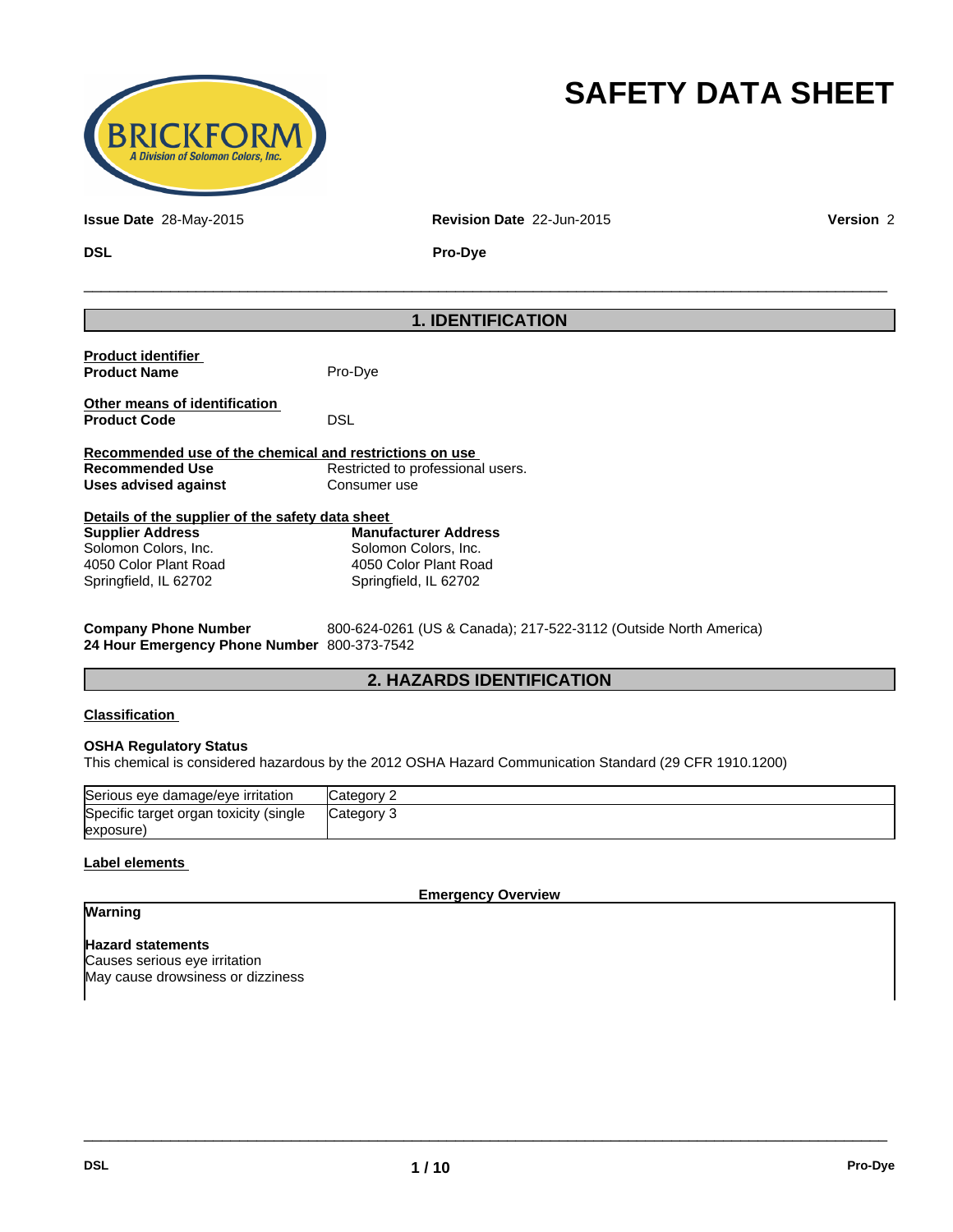

**Appearance** Milky

**Physical state Liquid Construction Characteristic** Characteristic

#### **Precautionary Statements - Prevention**

Wash face, hands and any exposed skin thoroughly after handling Wear eye/face protection Avoid breathing dust/fume/gas/mist/vapors/spray Use only outdoors or in a well-ventilated area

IF IN EYES: Rinse cautiously with water for several minutes. Remove contact lenses, if present and easy to do. Continue rinsing If eye irritation persists: Get medical advice/attention IF INHALED: Remove victim to fresh air and keep at rest in a position comfortable for breathing Call a POISON CENTER or doctor/physician if you feel unwell

#### **Precautionary Statements - Storage**

Store in a well-ventilated place. Keep container tightly closed Store locked up

#### **Precautionary Statements - Disposal**

Dispose of contents/container to an approved waste disposal plant

#### **Hazards not otherwise classified (HNOC)**

#### **Other Information**

## **3. COMPOSITION/INFORMATION ON INGREDIENTS**

| <b>Chemical Name</b>     | CAS No.     | Weight-%  | <b>Trade Secret</b> |
|--------------------------|-------------|-----------|---------------------|
| <b>Proprietary Blend</b> | Proprietary | $50 - 80$ |                     |
| Glycol Ether             | Proprietary | $10 - 40$ |                     |
| Glycol Ether             | Proprietary | 1 - 20    |                     |
| Glycol Ether             | Proprietary | 1 - 20    |                     |
| Chromium (III) Dye       | Proprietary | -5        |                     |

\*The exact percentage (concentration) of composition has been withheld as a trade secret.

## **4. FIRST AID MEASURES**

#### **Description of first aid measures**

| <b>General advice</b> | In case of accident or unwellness, seek medical advice immediately (show directions for<br>use or safety data sheet if possible). |
|-----------------------|-----------------------------------------------------------------------------------------------------------------------------------|
| Eye contact           | Rinse thoroughly with plenty of water for at least 15 minutes, lifting lower and upper eyelids.<br>Consult a physician.           |
| <b>Skin Contact</b>   | Wash skin with soap and water.                                                                                                    |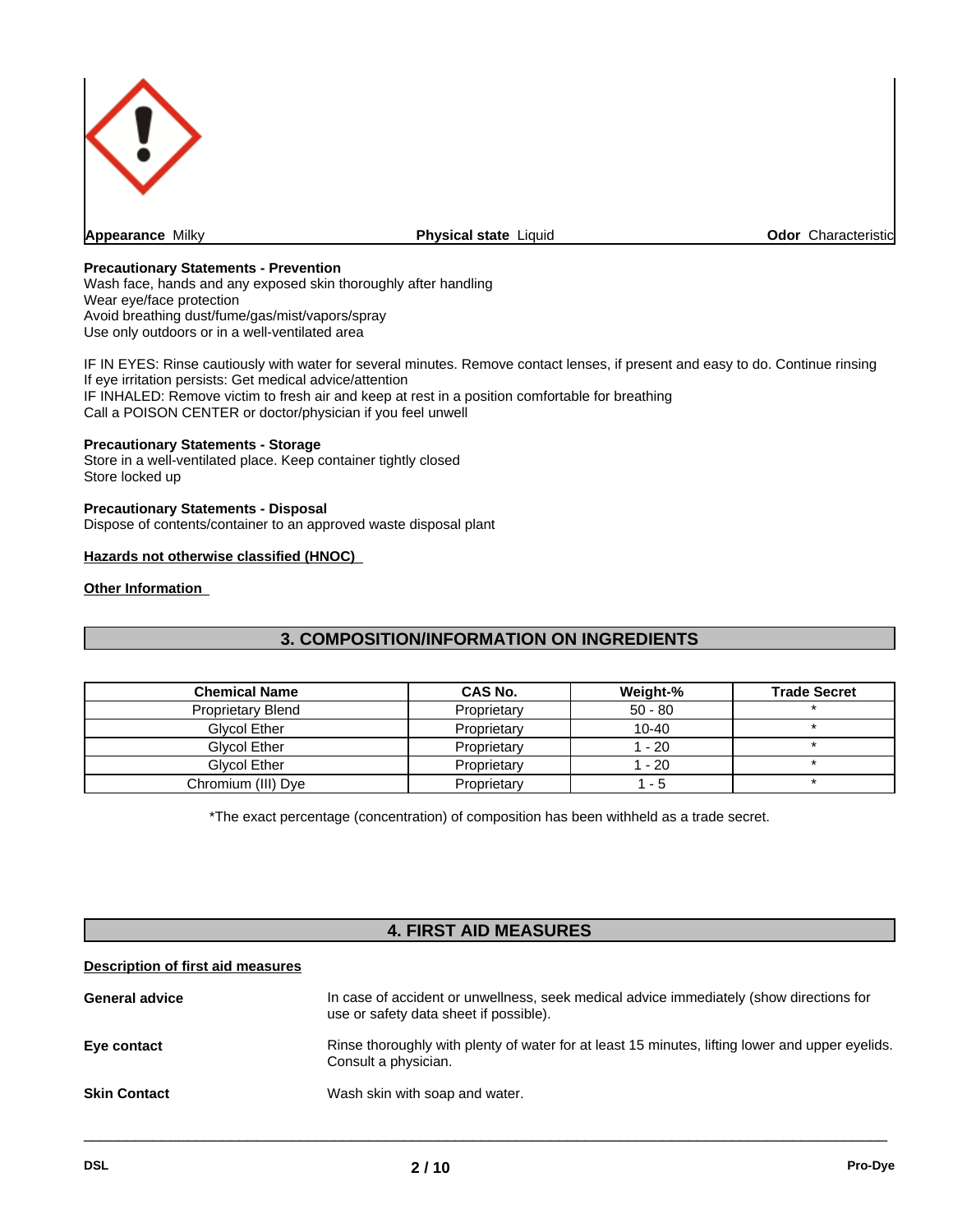| <b>Inhalation</b>                                                          | IF INHALED: Remove victim to fresh air and keep at rest in a position comfortable for<br>breathing. (Get medical attention immediately if symptoms occur.). |  |
|----------------------------------------------------------------------------|-------------------------------------------------------------------------------------------------------------------------------------------------------------|--|
| Ingestion                                                                  | Call a physician or poison control center immediately. Rinse mouth. Do NOT induce<br>vomiting.                                                              |  |
| Most important symptoms and effects, both acute and delayed                |                                                                                                                                                             |  |
| <b>Symptoms</b>                                                            | No information available.                                                                                                                                   |  |
| Indication of any immediate medical attention and special treatment needed |                                                                                                                                                             |  |
| Note to physicians                                                         | Treat symptomatically.                                                                                                                                      |  |

# **5. FIRE-FIGHTING MEASURES**

#### **Suitable extinguishing media**

CO2, dry chemical, dry sand, alcohol-resistant foam.

**Unsuitable extinguishing media** Caution: Use of water spray when fighting fire may be inefficient.

#### **Specific hazards arising from the chemical**

No information available.

**Explosion data Sensitivity to Mechanical Impact** None. **Sensitivity to Static Discharge** None.

#### **Protective equipment and precautions for firefighters**

As in any fire, wear self-contained breathing apparatus pressure-demand, MSHA/NIOSH (approved or equivalent) and full protective gear.

| <b>6. ACCIDENTAL RELEASE MEASURES</b> |
|---------------------------------------|
|                                       |

| Personal precautions, protective equipment and emergency procedures                                   |                                                            |  |  |
|-------------------------------------------------------------------------------------------------------|------------------------------------------------------------|--|--|
| <b>Personal precautions</b>                                                                           | Ensure adequate ventilation, especially in confined areas. |  |  |
| <b>Environmental precautions</b>                                                                      |                                                            |  |  |
| <b>Environmental precautions</b>                                                                      | See Section 12 for additional ecological information.      |  |  |
| Methods and material for containment and cleaning up                                                  |                                                            |  |  |
| Prevent further leakage or spillage if safe to do so.<br><b>Methods for containment</b>               |                                                            |  |  |
| Methods for cleaning up<br>Pick up and transfer to properly labeled containers.                       |                                                            |  |  |
|                                                                                                       | <b>7. HANDLING AND STORAGE</b>                             |  |  |
| <b>Precautions for safe handling</b>                                                                  |                                                            |  |  |
| Handle in accordance with good industrial hygiene and safety practice.<br>Advice on safe handling     |                                                            |  |  |
| Conditions for safe storage, including any incompatibilities                                          |                                                            |  |  |
| Keep containers tightly closed in a dry, cool and well-ventilated place.<br><b>Storage Conditions</b> |                                                            |  |  |
| Incompatible materials                                                                                | None known based on information supplied.                  |  |  |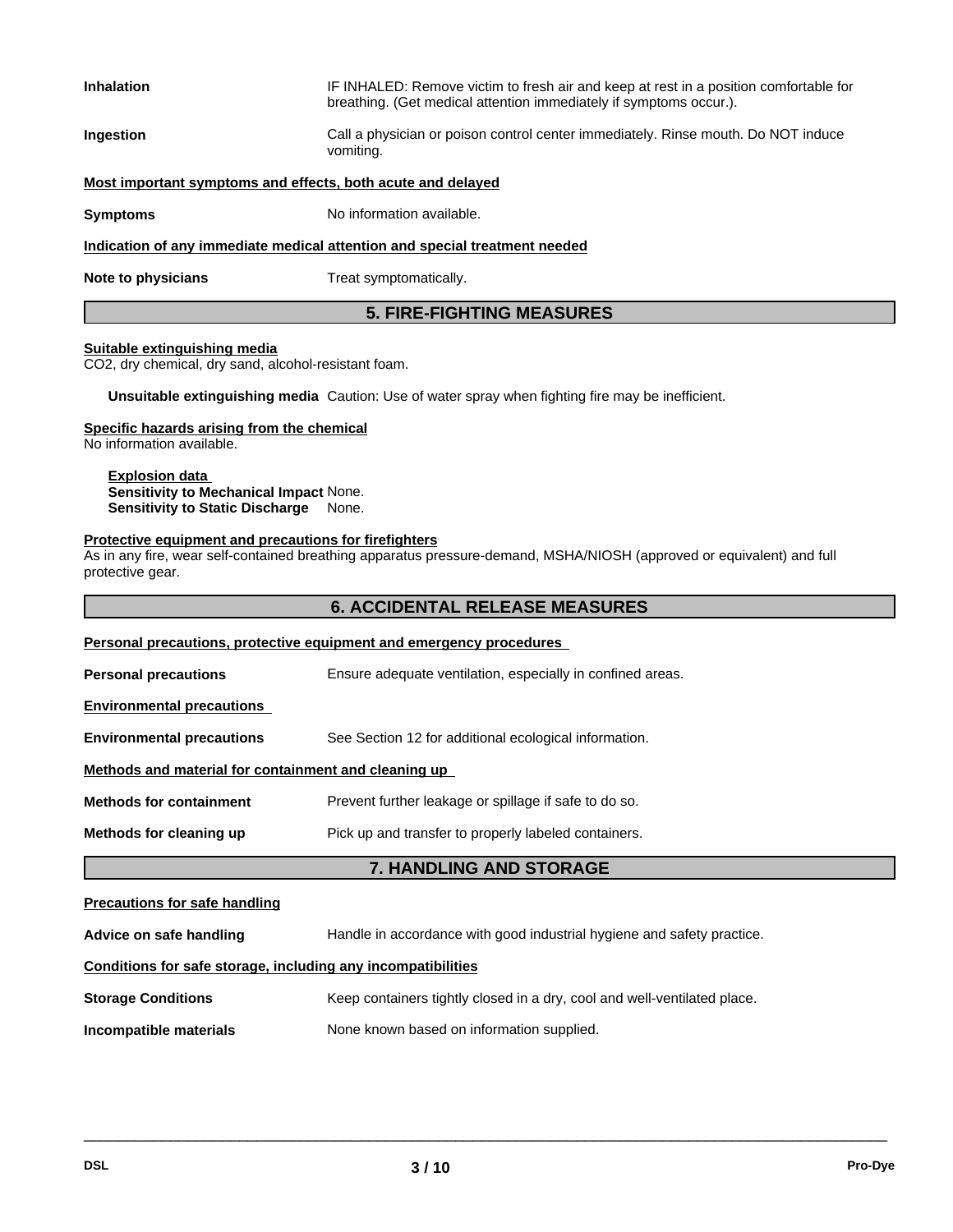## **8. EXPOSURE CONTROLS/PERSONAL PROTECTION**

#### **Control parameters**

#### **Exposure Guidelines** .

| <b>Chemical Name</b> | <b>ACGIH TLV</b>             | <b>OSHA PEL</b>                      | <b>NIOSH IDLH</b>             |
|----------------------|------------------------------|--------------------------------------|-------------------------------|
| Glycol Ether         | STEL: 100 ppm                | (vacated) TWA: 100 ppm               | TWA: 100 ppm                  |
|                      | TWA: 50 ppm                  | (vacated) TWA: $360 \text{ mg/m}^3$  | TWA: $360 \text{ mg/m}^3$     |
|                      |                              | (vacated) STEL: 150 ppm              | STEL: 150 ppm                 |
|                      |                              | (vacated) STEL: $540 \text{ mg/m}^3$ | STEL: $540 \text{ mg/m}^3$    |
| Glycol Ether         | STEL: 150 ppm                | TWA: 100 ppm                         | IDLH: 600 ppm                 |
|                      | <b>TWA: 100 ppm</b>          | TWA: 600 mg/m <sup>3</sup>           | <b>TWA: 100 ppm</b>           |
|                      | $S^*$                        | (vacated) TWA: 100 ppm               | TWA: $600 \text{ mg/m}^3$     |
|                      |                              | (vacated) TWA: 600 mg/m <sup>3</sup> | STEL: 150 ppm                 |
|                      |                              | (vacated) STEL: 150 ppm              | STEL: 900 mg/m <sup>3</sup>   |
|                      |                              | (vacated) STEL: $900 \text{ mg/m}^3$ |                               |
|                      |                              | (vacated) S*                         |                               |
|                      |                              | S*                                   |                               |
| Chromium (III) Dye   | TWA: $0.5$ mg/m <sup>3</sup> | TWA: 1 $mg/m3$                       | IDLH: $250$ mg/m <sup>3</sup> |
|                      |                              | (vacated) TWA: 1 mg/m <sup>3</sup>   | TWA: $0.5$ mg/m <sup>3</sup>  |

*NIOSH IDLH Immediately Dangerous to Life or Health*

**Other Information** Vacated limits revoked by the Court of Appeals decision in AFL-CIO v. OSHA, 965 F.2d 962 (11th Cir., 1992).

#### **Appropriate engineering controls**

| <b>Engineering Controls</b> | Showers              |  |
|-----------------------------|----------------------|--|
|                             | Eyewash stations     |  |
|                             | Ventilation systems. |  |

#### **Individual protection measures, such as personal protective equipment**

| <b>Eye/face protection</b>            | Avoid contact with eyes. Wear safety glasses with side shields (or goggles).                                                                                                                                                                                                                                                     |
|---------------------------------------|----------------------------------------------------------------------------------------------------------------------------------------------------------------------------------------------------------------------------------------------------------------------------------------------------------------------------------|
| Skin and body protection              | Wear impervious protective clothing, including boots, gloves, lab coat, apron or coveralls,<br>as appropriate, to prevent skin contact.                                                                                                                                                                                          |
| <b>Respiratory protection</b>         | If exposure limits are exceeded or irritation is experienced, NIOSH/MSHA approved<br>respiratory protection should be worn. Positive-pressure supplied air respirators may be<br>required for high airborne contaminant concentrations. Respiratory protection must be<br>provided in accordance with current local regulations. |
| <b>General Hygiene Considerations</b> | Avoid contact with eyes, skin and clothing. Avoid breathing (dust, vapor, mist, gas). Do not<br>eat, drink or smoke when using this product. Wash contaminated clothing before reuse.<br>Wash face, hands and any exposed skin thoroughly after handling.                                                                        |

## **9. PHYSICAL AND CHEMICAL PROPERTIES**

#### **Information on basic physical and chemical properties**

| <b>Physical state</b><br>Appearance<br>Color | Liquid<br>Milky<br>White | Odor<br>Odor threshold | Characteristic<br>No information available |
|----------------------------------------------|--------------------------|------------------------|--------------------------------------------|
| <b>Property</b>                              | Values                   | Remarks • Method       |                                            |
| рH                                           | No information available |                        |                                            |
| Melting point/freezing point                 | No information available |                        |                                            |
| Boiling point / boiling range                | >98 °C / 200 °F          | <b>ASTM D86</b>        |                                            |
| <b>Flash point</b>                           | $>93.3$ °C / $>200$ °F   | ASTM D56               |                                            |
| <b>Evaporation rate</b>                      | No information available |                        |                                            |
| Flammability (solid, gas)                    | No information available |                        |                                            |
| <b>Flammability Limit in Air</b>             |                          |                        |                                            |
|                                              |                          |                        |                                            |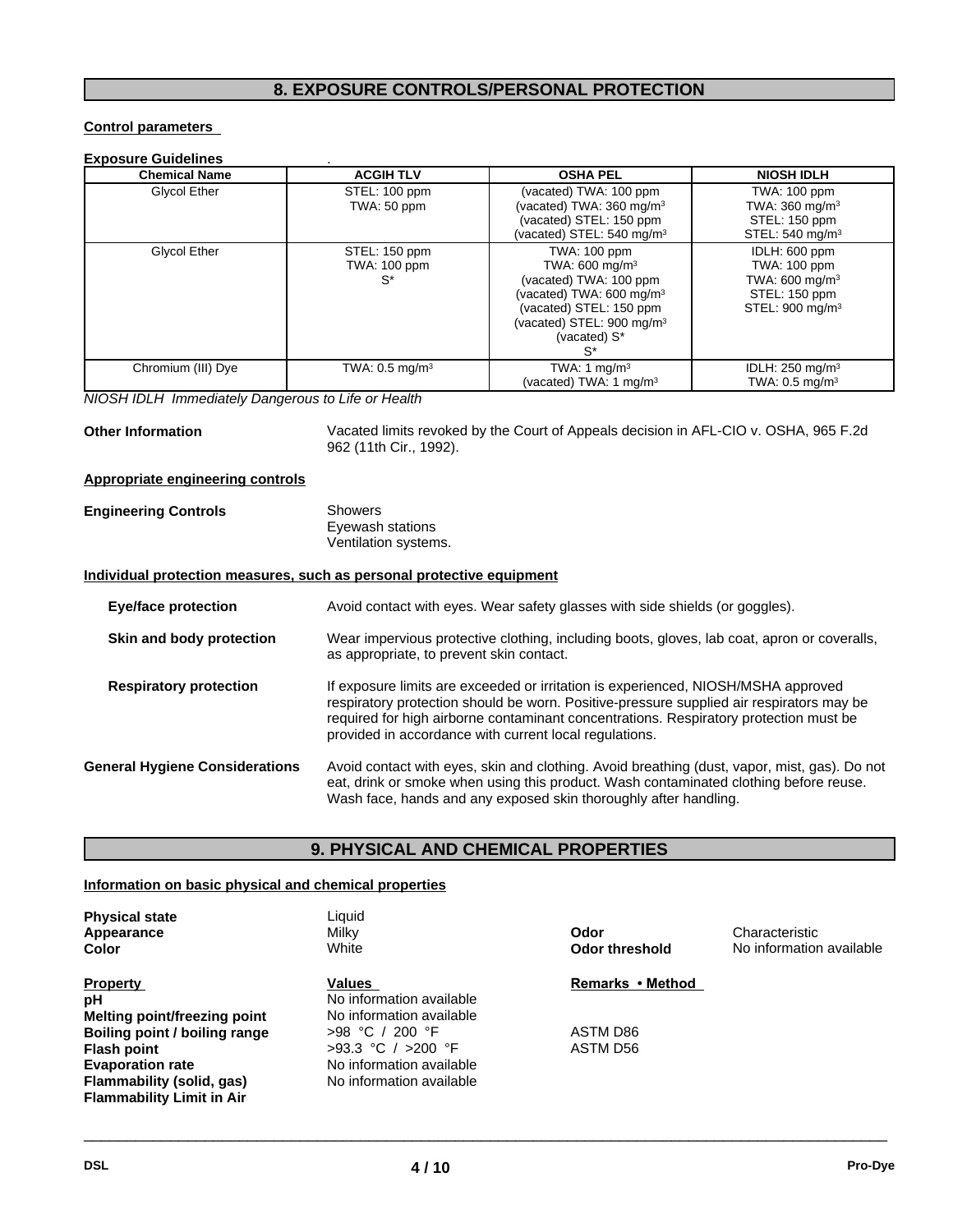**Explosive properties**<br> **Oxidizing properties**<br>
No information available **Oxidizing properties Upper flammability limit:** No information available<br> **Lower flammability limit:** No information available **Lower flammability limit:**<br>Vapor pressure **Vapor pressure**<br> **Vapor density**<br> **Vapor density**<br> **No information available Specific Gravity** 1.01 - 1.05 **Water solubility** No information available **Solubility in other solvents** No information available **Partition coefficient** No information available **Autoignition temperature Decomposition temperature** No information available **Kinematic viscosity** No information available **Dynamic viscosity**

#### **Other Information**

**VOC Content (%)** 

**No information available** No information available No information available

**Softening point**<br> **Molecular weight**<br> **Molecular weight**<br> **Molecular weight**<br> **Molecular weight**<br> **Molecular weight** No information available<br>< 100 g/L **Density Density** No information available<br> **Bulk density No information available No information available** 

## **10. STABILITY AND REACTIVITY**

#### **Reactivity**  No data available

#### **Chemical stability**

Stable under recommended storage conditions.

#### **Possibility of Hazardous Reactions**

None under normal processing.

#### **Conditions to avoid**

Extremes of temperature and direct sunlight.

#### **Incompatible materials**

None known based on information supplied.

#### **Hazardous Decomposition Products**

None known based on information supplied.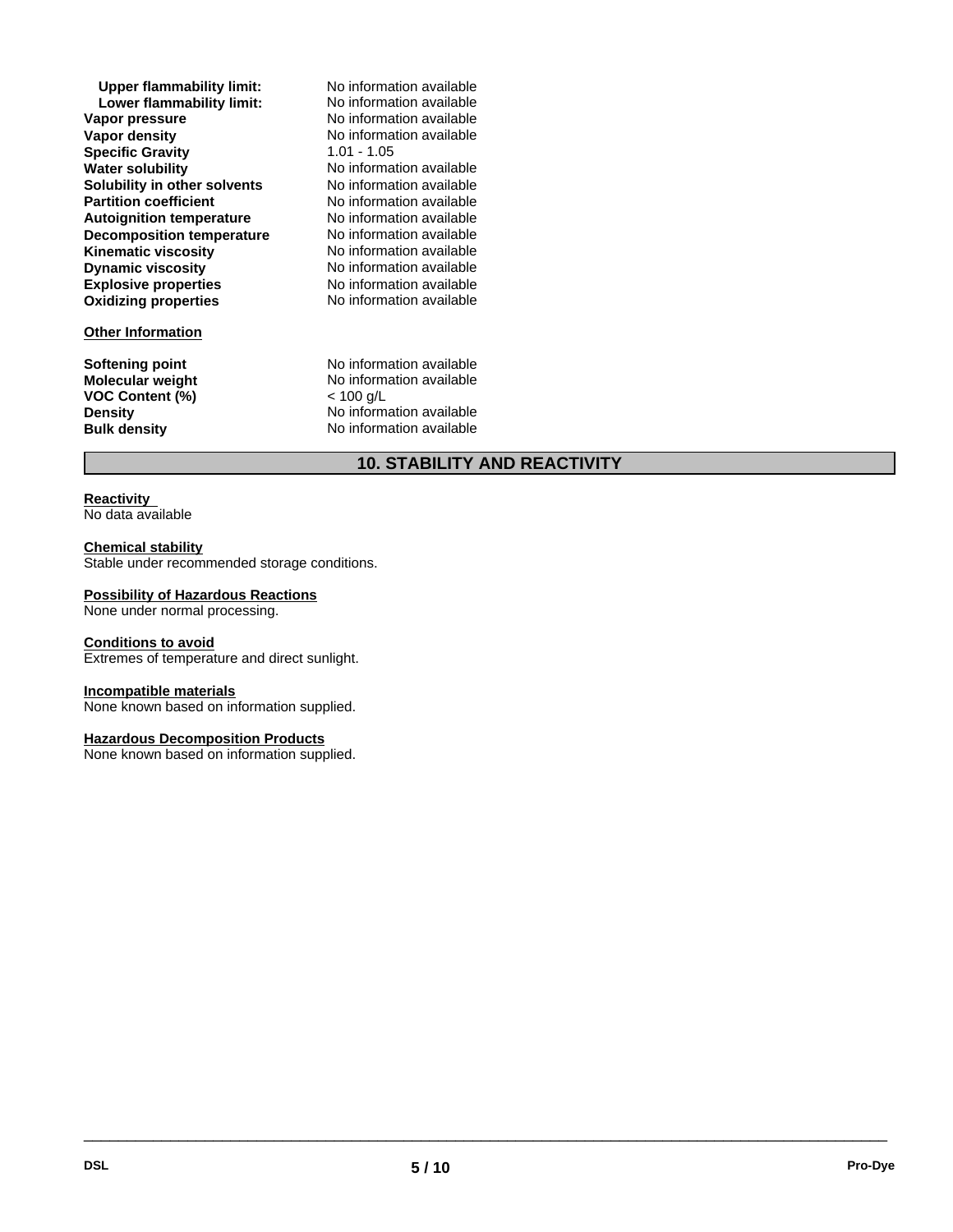## **11. TOXICOLOGICAL INFORMATION**

## **Information on likely routes of exposure**

| <b>Product Information</b> |  | No data available  |
|----------------------------|--|--------------------|
| <b>Inhalation</b>          |  | No data available. |
| Eye contact                |  | No data available. |
| <b>Skin Contact</b>        |  | No data available. |
| Ingestion                  |  | No data available. |

| <b>Chemical Name</b>     | Oral LD50             | Dermal LD50             | <b>Inhalation LC50</b>   |
|--------------------------|-----------------------|-------------------------|--------------------------|
| <b>Proprietary Blend</b> | $= 29000$ mg/kg (Rat) | > 20 mL/kg (Rabbit)     | $\overline{\phantom{a}}$ |
| Glycol Ether             | $= 4400$ mg/kg (Rat)  | $= 8100$ mg/kg (Rabbit) | $> 10000$ ppm (Rat) 4 h  |
| Glycol Ether             | $= 5200$ mg/kg (Rat)  | $= 13$ g/kg (Rabbit)    | $= 54.6$ mg/L (Rat) 4 h  |
| Glycol Ether             | $= 5230$ mg/kg (Rat)  | $= 9500$ mg/kg (Rabbit) | $\blacksquare$           |

#### **Information on toxicological effects**

**Symptoms** No information available.

#### **Delayed and immediate effects as well as chronic effects from short and long-term exposure**

| <b>Sensitization</b>         | No information available.                                  |                                                                                          |  |  |  |  |  |
|------------------------------|------------------------------------------------------------|------------------------------------------------------------------------------------------|--|--|--|--|--|
| Germ cell mutagenicity       | No information available.                                  |                                                                                          |  |  |  |  |  |
| Carcinogenicity              |                                                            | The table below indicates whether each agency has listed any ingredient as a carcinogen. |  |  |  |  |  |
| <b>Chemical Name</b>         | <b>ACGIH</b>                                               | <b>IARC</b><br><b>OSHA</b><br><b>NTP</b>                                                 |  |  |  |  |  |
| Chromium (III) Dye           |                                                            | Group 3                                                                                  |  |  |  |  |  |
|                              |                                                            |                                                                                          |  |  |  |  |  |
|                              | IARC (International Agency for Research on Cancer)         |                                                                                          |  |  |  |  |  |
|                              | Group 3 - Not Classifiable as to Carcinogenicity in Humans |                                                                                          |  |  |  |  |  |
| <b>Reproductive toxicity</b> | No information available.                                  |                                                                                          |  |  |  |  |  |
|                              |                                                            |                                                                                          |  |  |  |  |  |

**STOT - single exposure** No information available.<br> **STOT - repeated exposure** No information available. **STOT - repeated exposure<br>Target Organ Effects Target Organ Effects** Central nervous system, Eyes, Respiratory system, Skin.<br>Aspiration hazard No information available. No information available.

#### **Numerical measures of toxicity - Product Information**

**The following values are calculated based on chapter 3.1 of the GHS document** .

| ATEmix (oral)                 | 8724 mg/kg  |
|-------------------------------|-------------|
| ATEmix (dermal)               | 13658 mg/kg |
| ATEmix (inhalation-dust/mist) | 341.2 ma/l  |
| ATEmix (inhalation-vapor)     | 50050 ma/l  |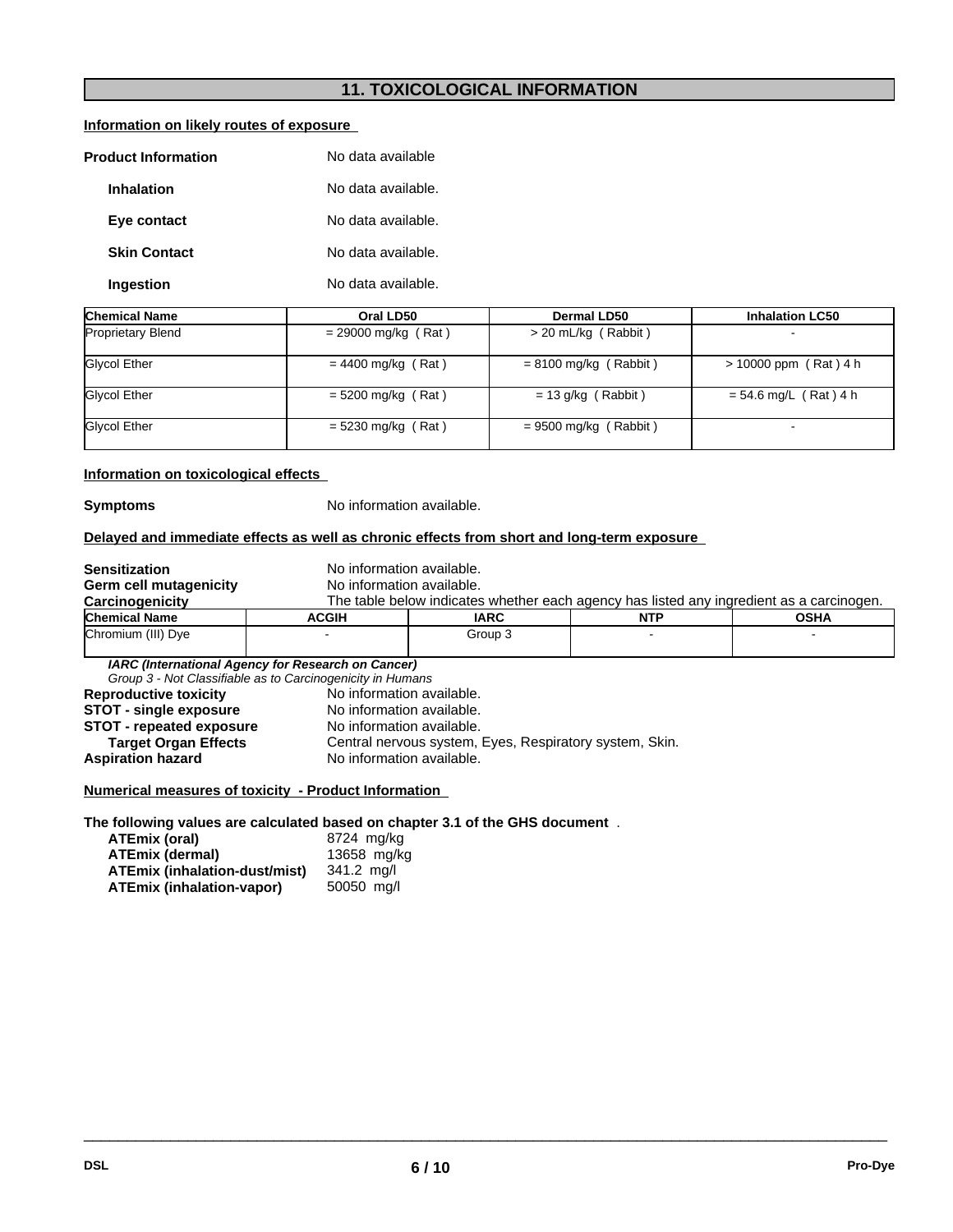## **12. ECOLOGICAL INFORMATION**

### **Ecotoxicity**

| 25% of the mixture consists of components(s) of unknown hazards to the aquatic environment |  |
|--------------------------------------------------------------------------------------------|--|
|--------------------------------------------------------------------------------------------|--|

| <b>Chemical Name</b>     | Algae/aquatic plants                           | <b>Fish</b>                                                                                                                              | <b>Crustacea</b>                      |
|--------------------------|------------------------------------------------|------------------------------------------------------------------------------------------------------------------------------------------|---------------------------------------|
| <b>Proprietary Blend</b> | 500: 72 h Desmodesmus<br>subspicatus mg/L EC50 | 1000: 96 h Cyprinus carpio mg/L<br>LC50 semi-static 5300: 96 h<br>Leuciscus idus mg/L LC50 static                                        | 500: 48 h Daphnia magna mg/L<br>EC50  |
| Glycol Ether             |                                                | 10000: 24 h Pimephales promelas<br>mg/L LC50 static                                                                                      |                                       |
| Glycol Ether             |                                                | [20.8: 96 h Pimephales promelas g/L] 23300: 48 h Daphnia magna mg/L<br>LC50 static 4600 - 10000: 96 h<br>Leuciscus idus mg/L LC50 static | EC50                                  |
| Glycol Ether             |                                                | 10000: 96 h Pimephales promelas<br>mg/L LC50 static                                                                                      | 1919: 48 h Daphnia magna mg/L<br>LC50 |

#### **Persistence and degradability**

No information available.

#### **Bioaccumulation**

No information available.

| <b>Chemical Name</b>     | <b>Partition coefficient</b> |
|--------------------------|------------------------------|
| <b>Proprietary Blend</b> | 0.48                         |
| <b>Glycol Ether</b>      | $-0.437$                     |
| Glycol Ether             | $-0.064$                     |

**Other adverse effects** No information available

## **13. DISPOSAL CONSIDERATIONS**

#### **Waste treatment methods**

**Disposal of wastes** Disposal should be in accordance with applicable regional, national and local laws and regulations.

 $\overline{\phantom{a}}$  ,  $\overline{\phantom{a}}$  ,  $\overline{\phantom{a}}$  ,  $\overline{\phantom{a}}$  ,  $\overline{\phantom{a}}$  ,  $\overline{\phantom{a}}$  ,  $\overline{\phantom{a}}$  ,  $\overline{\phantom{a}}$  ,  $\overline{\phantom{a}}$  ,  $\overline{\phantom{a}}$  ,  $\overline{\phantom{a}}$  ,  $\overline{\phantom{a}}$  ,  $\overline{\phantom{a}}$  ,  $\overline{\phantom{a}}$  ,  $\overline{\phantom{a}}$  ,  $\overline{\phantom{a}}$ 

#### **Contaminated packaging** Do not reuse container.

| <b>Chemical Name</b> | <b>RCRA</b> | RCRA - Basis for Listing   | <b>RCRA - D Series Wastes</b> | <b>RCRA - U Series Wastes</b> |  |
|----------------------|-------------|----------------------------|-------------------------------|-------------------------------|--|
| Chromium (III) Dye   |             | Included in waste streams: | 5.0 mg/L regulatory level     |                               |  |
|                      |             | F032, F034, F035, F037,    |                               |                               |  |
|                      |             | F038, F039                 |                               |                               |  |

| <b>Chemical Name</b> | California Hazardous Waste Status |
|----------------------|-----------------------------------|
| Chromium (III) Dye   | Toxic                             |
|                      | Corrosive                         |
|                      | lanitable                         |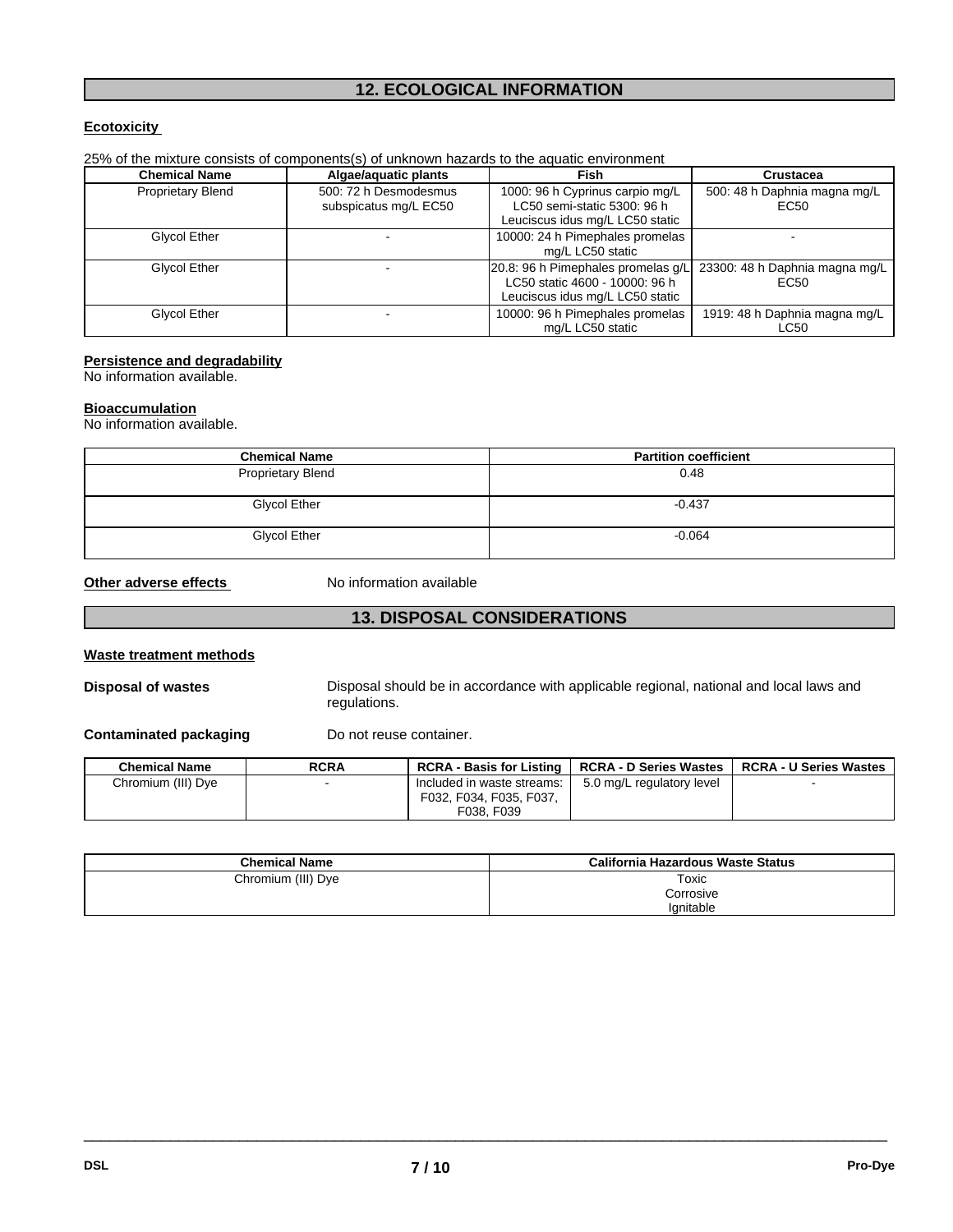# **14. TRANSPORT INFORMATION**

| <u>DOT</u>  | Not regulated |
|-------------|---------------|
| <b>TDG</b>  | Not regulated |
| <b>MEX</b>  | Not regulated |
| ICAO (air)  | Not regulated |
| <b>IATA</b> | Not regulated |
| <b>IMDG</b> | Not regulated |
| <b>RID</b>  | Not regulated |
| <b>ADR</b>  | Not regulated |
| <b>ADN</b>  | Not regulated |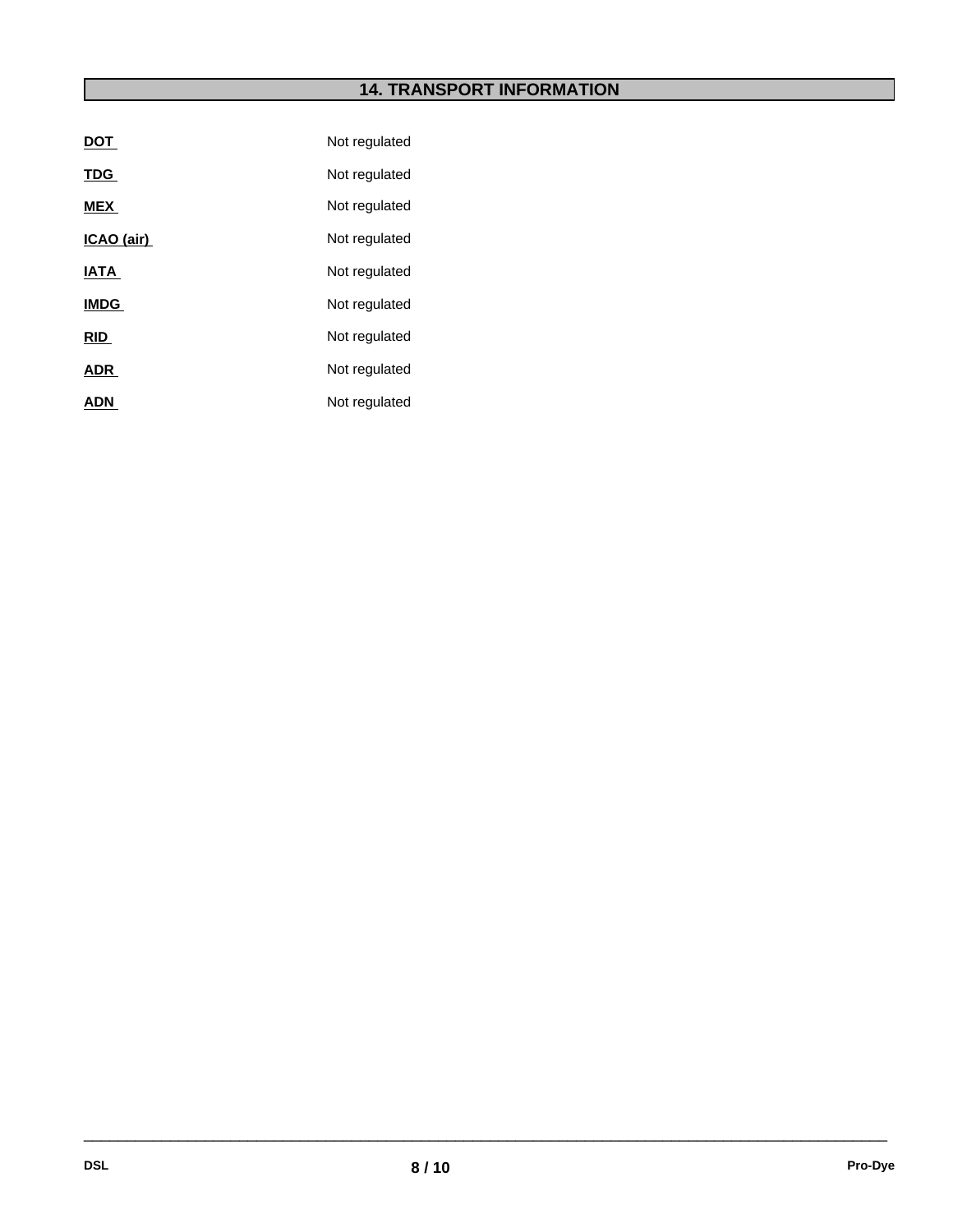## **15. REGULATORY INFORMATION**

# **International Inventories DSL/NDSL** Complies<br> **EINECS/ELINCS** Complies **EINECS/ELINCS**<br>ENCS **IECSC** Complies<br> **IECSC** Complies **KECL Complies**<br> **PICCS** Complies **PICCS** Complies<br> **AICS** Complies

**Complies ENCS** Does not comply **AICS** Complies

#### **Legend:**

**TSCA** - United States Toxic Substances Control Act Section 8(b) Inventory **DSL/NDSL** - Canadian Domestic Substances List/Non-Domestic Substances List **EINECS/ELINCS** - European Inventory of Existing Chemical Substances/European List of Notified Chemical Substances **ENCS** - Japan Existing and New Chemical Substances **IECSC** - China Inventory of Existing Chemical Substances **KECL** - Korean Existing and Evaluated Chemical Substances **PICCS** - Philippines Inventory of Chemicals and Chemical Substances

**AICS** - Australian Inventory of Chemical Substances

#### **US Federal Regulations**

#### **SARA 313**

Section 313 of Title III of the Superfund Amendments and Reauthorization Act of 1986 (SARA). This product contains a chemical or chemicals which are subject to the reporting requirements of the Act and Title 40 of the Code of Federal Regulations, Part 372

| <b>Chemical Name</b>                  | <b>SARA 313 - Threshold Values %</b> |
|---------------------------------------|--------------------------------------|
| Glycol Ether -                        | 1.0                                  |
| Chromium (III) Dye -                  | 1.0                                  |
| <b>SARA 311/312 Hazard Categories</b> |                                      |
| Acute health hazard                   | No                                   |
| <b>Chronic Health Hazard</b>          | No                                   |
| <b>Fire hazard</b>                    | No                                   |
| Sudden release of pressure hazard     | No                                   |
| <b>Reactive Hazard</b>                | No                                   |

#### **CWA (Clean Water Act)**

This product contains the following substances which are regulated pollutants pursuant to the Clean Water Act (40 CFR 122.21 and 40 CFR 122.42)

| <b>Chemical Name</b> | <b>CWA - Reportable</b><br>Quantities | <b>CWA - Toxic Pollutants</b> | <b>CWA - Priority Pollutants</b> | <b>CWA - Hazardous</b><br><b>Substances</b> |
|----------------------|---------------------------------------|-------------------------------|----------------------------------|---------------------------------------------|
| Chromium (III) Dye   |                                       |                               |                                  |                                             |

#### **CERCLA**

This material, as supplied, contains one or more substances regulated as a hazardous substance under the Comprehensive Environmental Response Compensation and Liability Act (CERCLA) (40 CFR 302)

| <b>Chemical Name</b>    | <b>Hazardous Substances RQs</b> | <b>CERCLA/SARA RQ</b> | <b>Reportable Quantity (RQ)</b> |
|-------------------------|---------------------------------|-----------------------|---------------------------------|
| ı (III) Dve<br>Chromium | 10 lb                           |                       | RQ<br>10 lb final RQ            |
|                         |                                 |                       | RQ 4.54 kg final RQ             |

## **US State Regulations**

#### **California Proposition 65**

This product does not contain any Proposition 65 chemicals

#### **U.S. State Right-to-Know Regulations**

| <b>Chemical</b><br>∣ Name | <b>Now</b><br><b>Larcay</b><br>JEISE<br>IVC | маснимска | nsylvania |
|---------------------------|---------------------------------------------|-----------|-----------|
| Ether<br>Glvco.           |                                             |           | $\cdot$ . |
|                           |                                             |           |           |